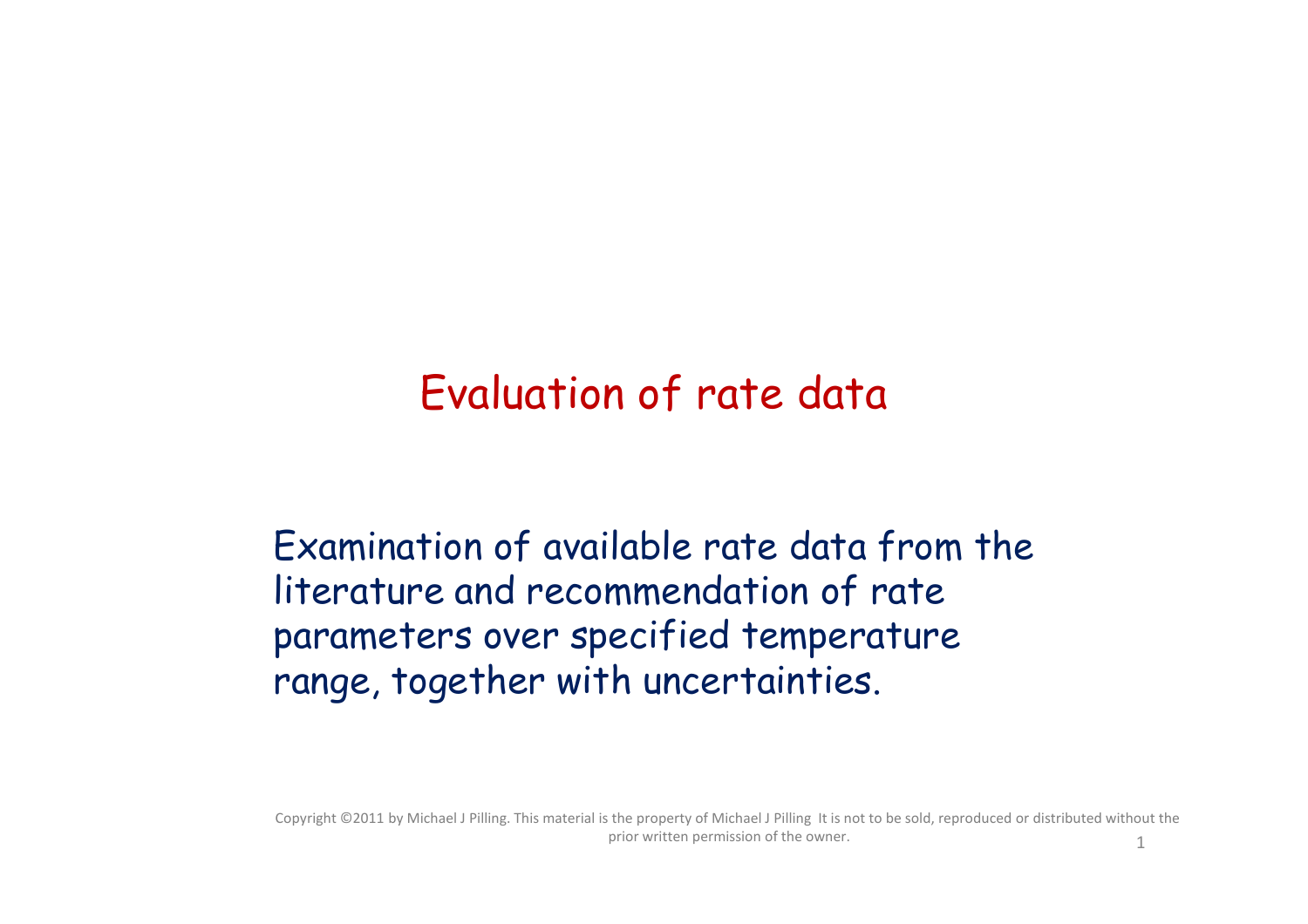#### **Evaluated Kinetic Data for Combustion Modeling: Supplement II**

D. L. Baulch

School of Chemistry, University of Leeds, Leeds LS2 9JT, United Kingdom

C. T. Bowman

Mechanical Engineering Department, Stanford University, Stanford, California, 94305-3032

#### And ten co-authors

J. Phys. Chem. Ref. Data, Vol. 34, No. 3, 2005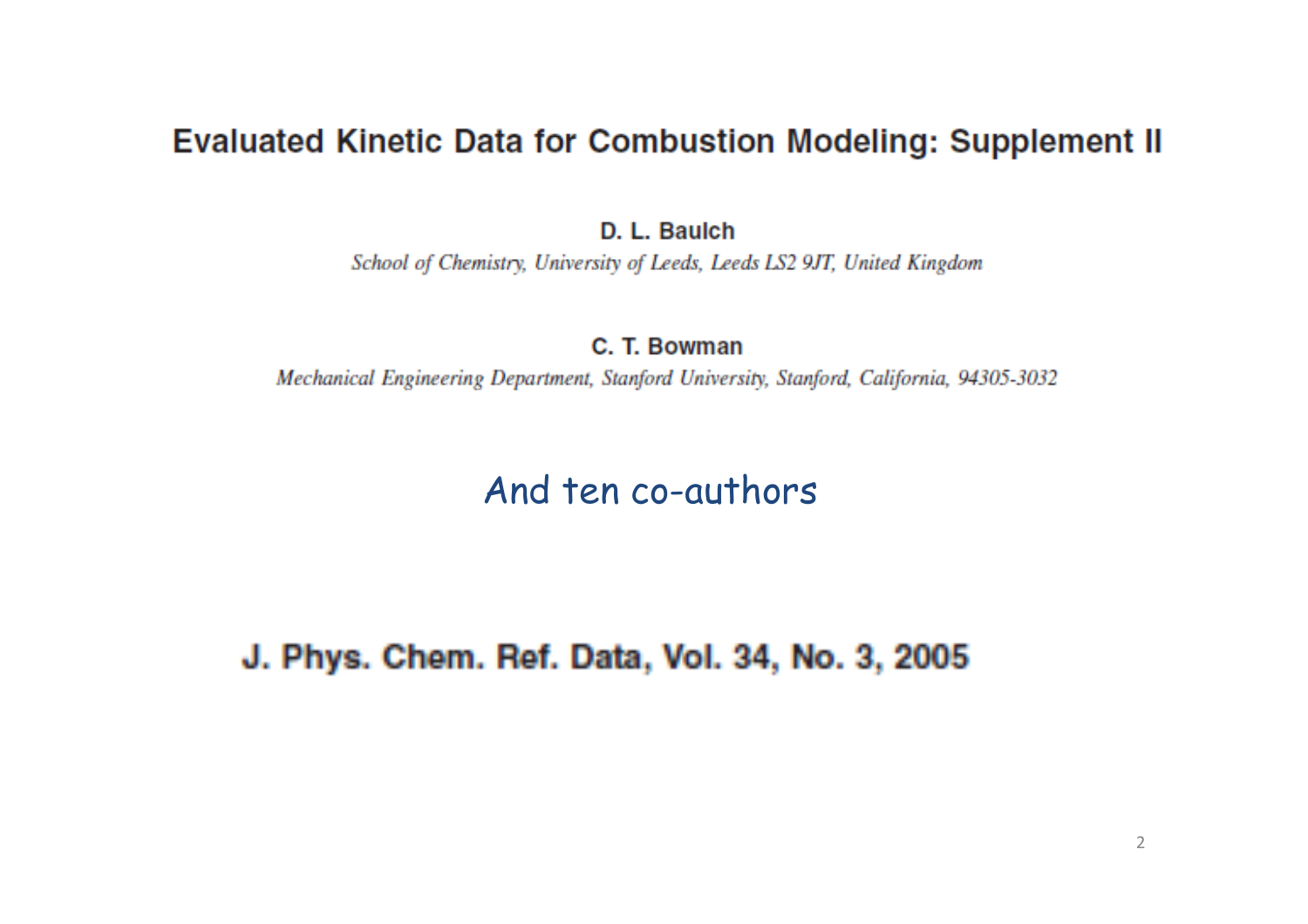The next few slides show the structure of a typical data sheet

Example  $O + OH \rightarrow O_2 + H$ 

1. Thermodynamic Data  $\Delta H^{\circ}_{298}$  = -68.29 kJ mol<sup>-1</sup>  $\Delta \mathcal{S}^{\circ}_{$ 298 = -25.04 J K<sup>-1</sup> mol<sup>-1</sup>  $K_c$  = 3.48.10<sup>-3</sup>  $T^{0.367}$  exp(+8390/ T)  $(300 \le T/K \le 5000)$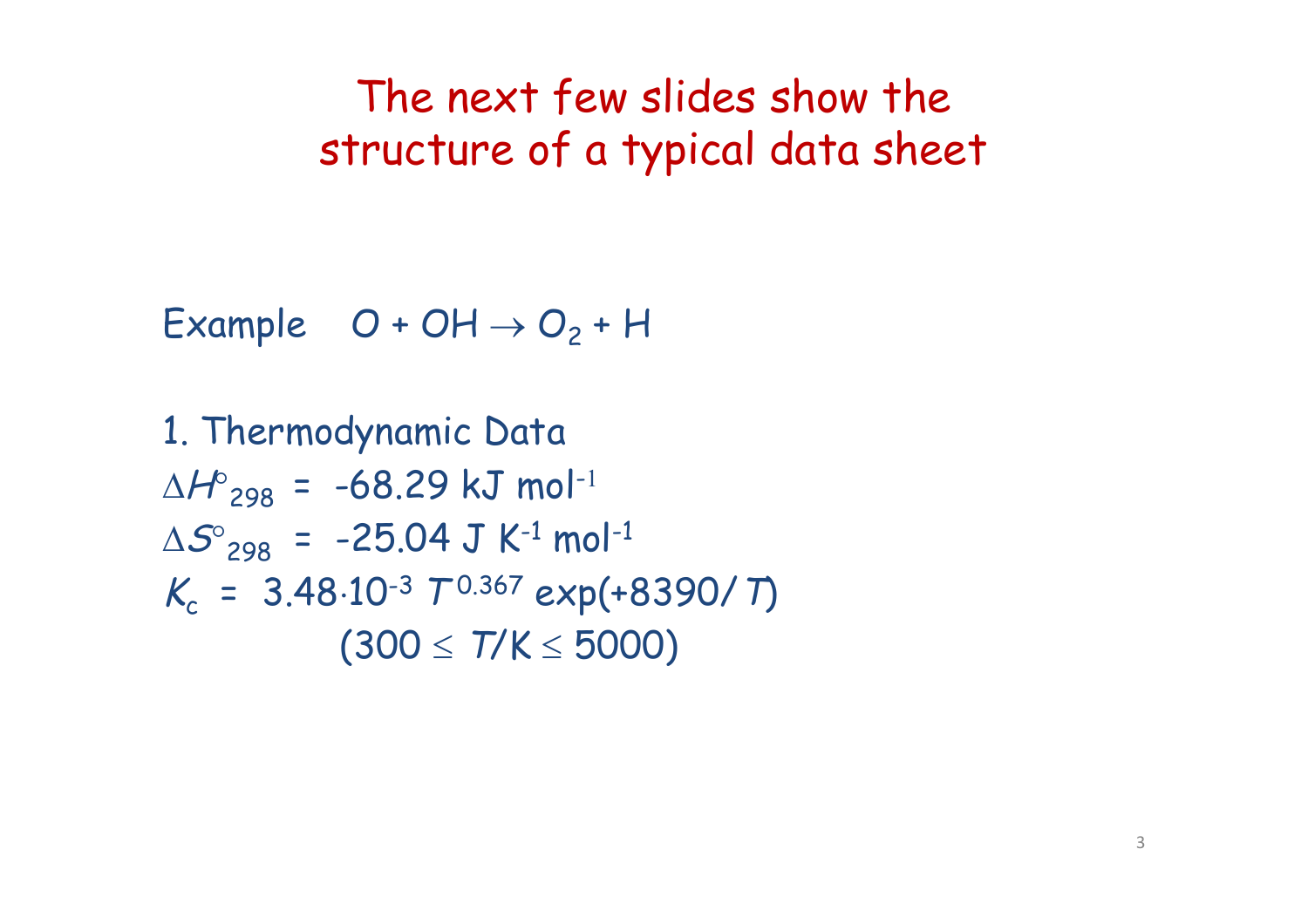### 2. Rate coefficient data

| $k$ /cm <sup>3</sup> molecule <sup>-1</sup> s <sup>-1</sup> | <b>T/K</b>  | Reference                                      | Comments                               |
|-------------------------------------------------------------|-------------|------------------------------------------------|----------------------------------------|
| <b>Rate Coefficient Measurements</b>                        |             |                                                |                                        |
| $2.0-10^{-11}$ exp(112/T)                                   | $221 - 499$ | Lewis and Walson, 1980 <sup>1</sup>            | $\bf(a)$                               |
| $3.8 \cdot 10^{-11}$                                        | 2506        | Howard and Smith, 1980 <sup>2</sup>            |                                        |
| $6.7 \cdot 10^{-10} T^{-0.5}$                               | 250-515     | Howard and Smith, 1981 <sup>3</sup>            | $\begin{pmatrix} 0 \\ 0 \end{pmatrix}$ |
| $3.1 \cdot 10^{-11}$                                        | 300         | Brune, Schwab, and Anderson, 1983 <sup>4</sup> | $\left( c\right)$                      |
| $3.5 \cdot 10^{-11}$                                        | 299         | Keyser, 1983 <sup>5</sup>                      | (d)                                    |
| $4.2 \cdot 10^{-11}$                                        | 294         | Smith and Stewart, 1994 <sup>6</sup>           | (e)                                    |
| $4.5 \cdot 10^{-11}$                                        | 227         |                                                |                                        |
| $5.2 \cdot 10^{-11}$                                        | 190         |                                                |                                        |
| $6.1 \cdot 10^{-11}$                                        | 158.        |                                                |                                        |
| Reviews and Evaluations                                     |             |                                                |                                        |
| 5.42-10 <sup>-13</sup> $T^{0375}$ exp(1112/T)               | 1000-5300   | Michael, 1992 <sup>7</sup>                     | 0                                      |
| $2.0-10^{-11}$ exp(112/T)                                   | 220–500     | CEC, 1992; 1994 <sup>8</sup>                   | 6                                      |
| $2.4 - 10-11$                                               | 1000-2000   |                                                |                                        |
| 2.2.10 <sup>-11</sup> exp(120/T)                            | 220-500     | NASA, 1997 <sup>9</sup>                        | (h)                                    |
| 2.3-10 <sup>-11</sup> exp(110/T)                            | 220-500     | <b>IUPAC, 1997<sup>10</sup></b>                | $\omega$                               |

Provides data on recent measurements and evaluations, including Rate coefficient T/K Reference Link to comments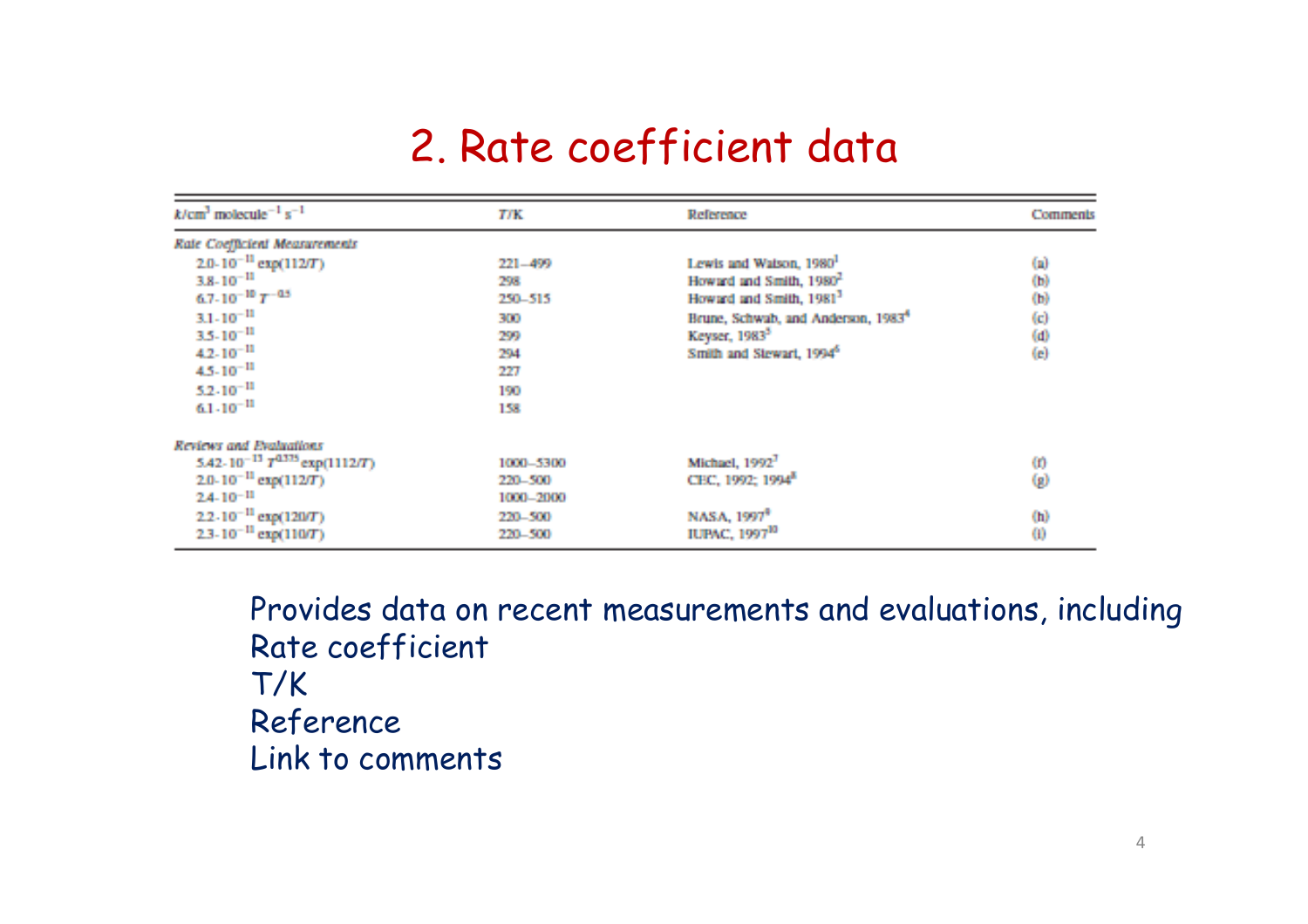### Comments (examples)

- (e) Fast flow system in which OH radicals were created by pulsed laser photolysis at 266 nm of  $\mathsf{HNO}_3$  in the presence of a much higher concentration of O atoms previously produced upstream of the HNO $_3$  injection point by the N+NO reaction. [OH] was monitored by LIF, pumping at  $\sim$  282.5 nm and observing at  $\sim$  310 nm. The time delay between the pulse generating OH and the LIF probe pulse was varied. Results were also obtained at 103 K, 50 K, and 10 K but with large uncertainties.
- (f) Calculated from thermodynamic data and  $k(H+O_2)$ .
- (g) Expression of Lewis and Watson<sup>1</sup> adopted for low temperature range and high temperature expression derived from thermodynamic data and  $k(H+O_2)$ .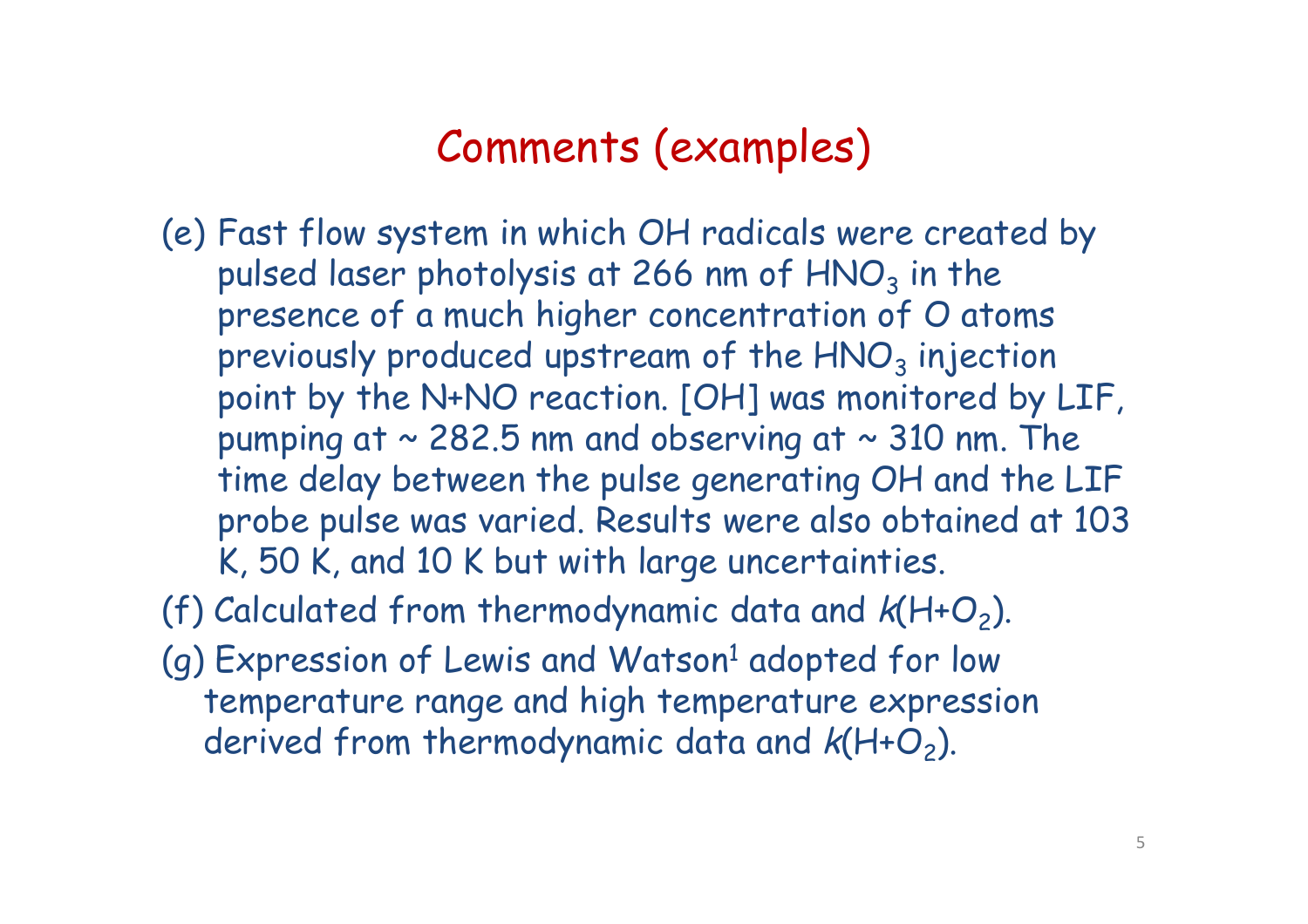## Preferred values

- $k$  = 2.00·10<sup>-10</sup>  $T$ <sup>-0.352</sup> exp(113/ T) cm<sup>3</sup> molecule<sup>-1</sup> s<sup>-1</sup> over the range 250-3000 K.
- **Reliability**
- $\triangle$  log  $k = \pm 0.2$  over the range 250-3000 K.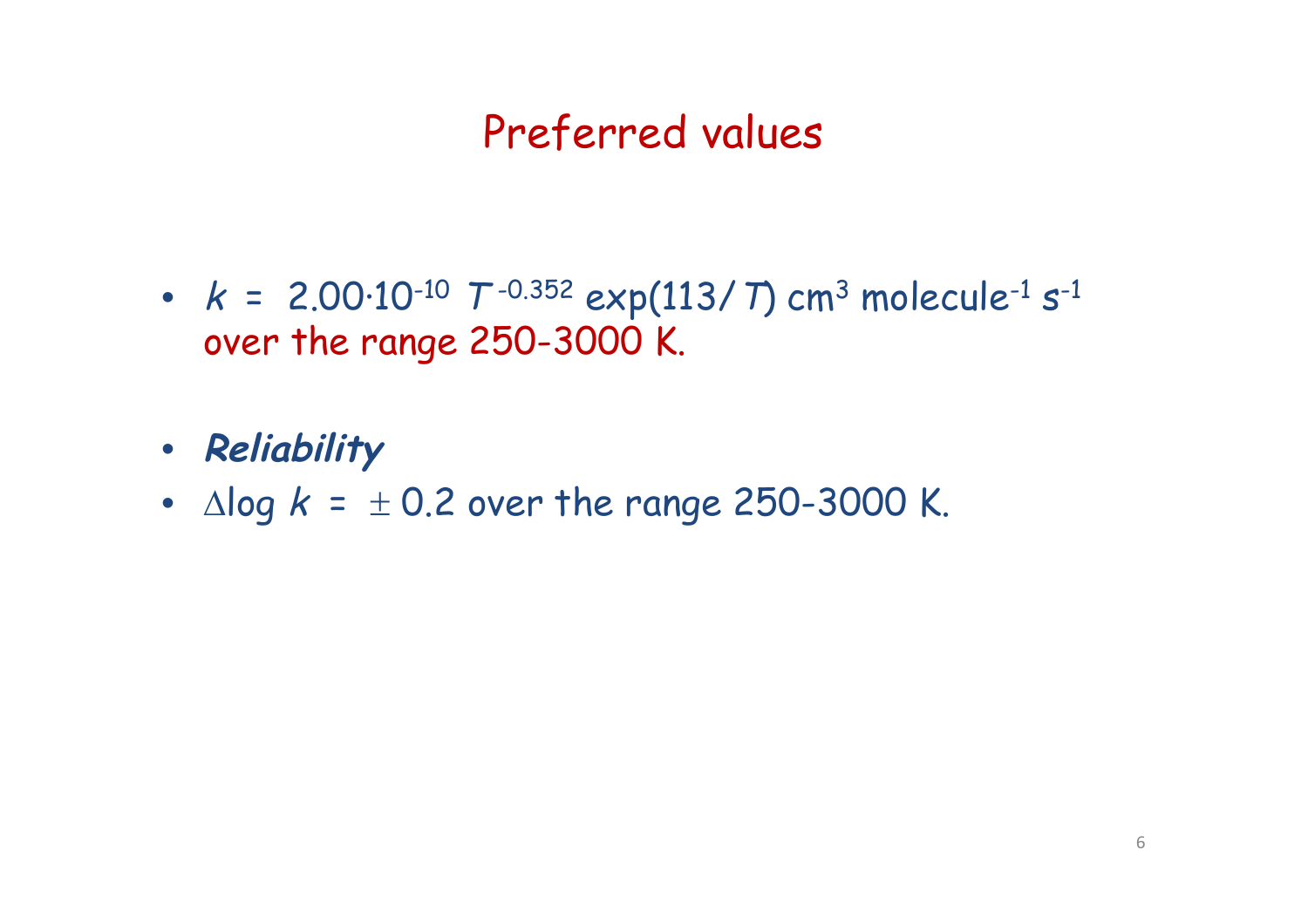### Comments on preferred values

- The only direct studies on this reaction have been carried out at low temperatures where there is excellent agreement among the more recent of them.
- Although there have been no direct measurements of k above 515 K the reverse reaction has been extensively investigated at temperatures in the range 800-3400 K. The preferred expression for k has been derived, therefore, by a fit to the data obtained by combining the expression for  $k(H+O_2)$  from the present evaluation with the thermodynamic data at temperatures above 800 K together with the directly obtained experimental data at temperatures below 500 K. The reaction has been the subject of a number of theoretical studies; see Miller, 19-21 Troe,<sup>22</sup> Harding et al.<sup>23</sup> and Troe and Ushakov.<sup>24</sup>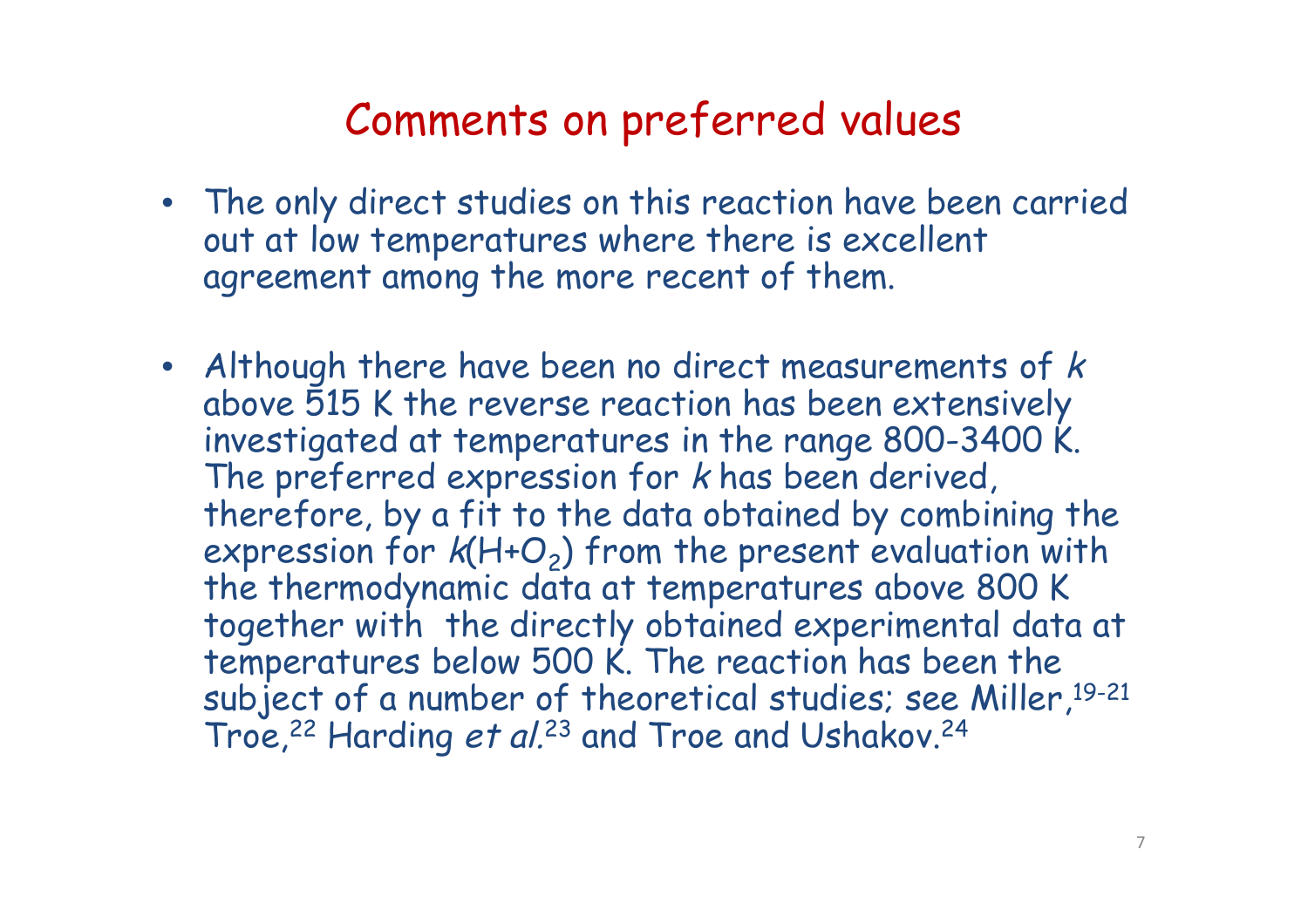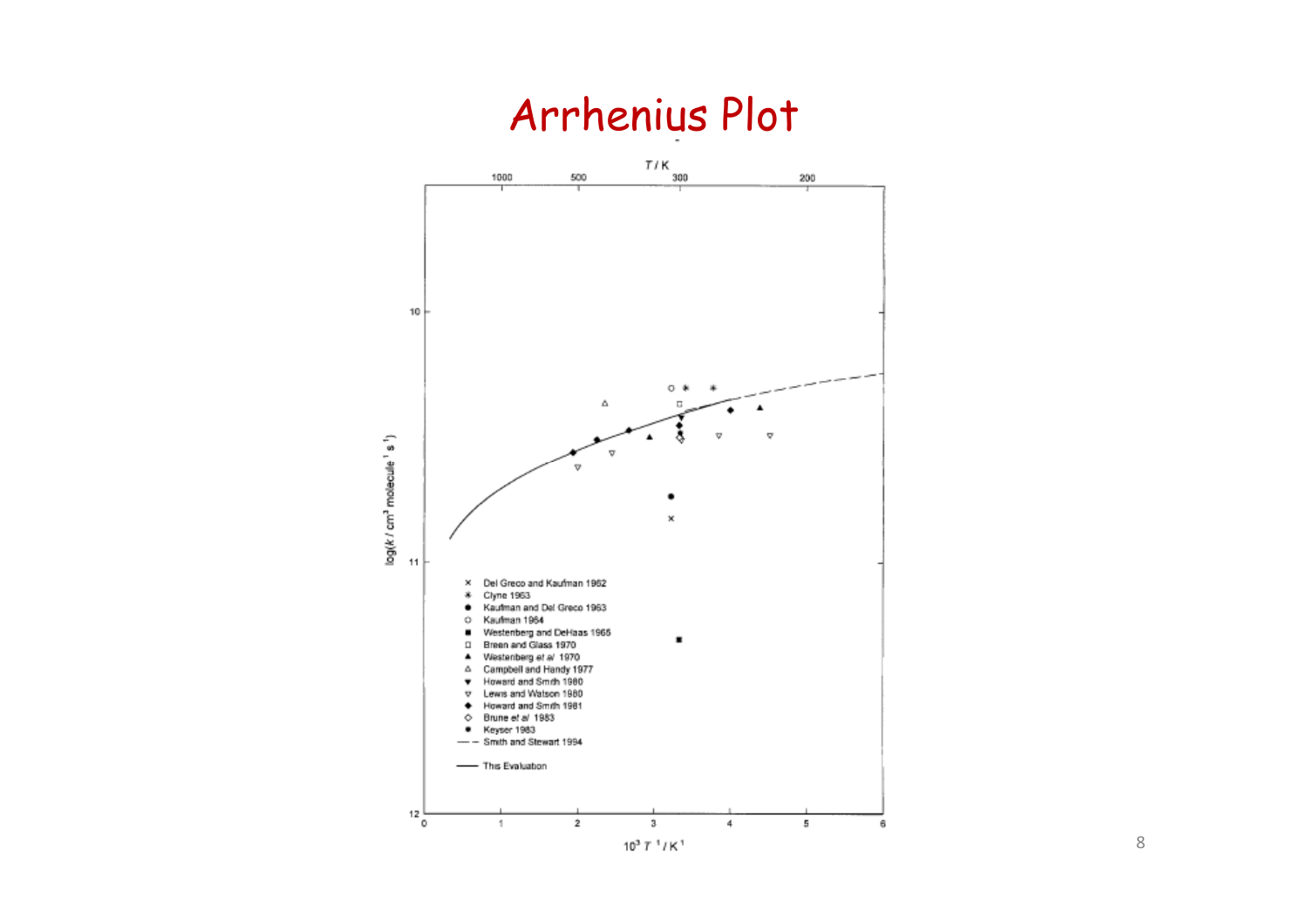### Reverse reaction:  $H + O_2 \rightarrow O + OH$

- $k$  = 3.43·10<sup>-10</sup>  $T$ <sup>-0.097</sup> exp(-7560/ T) cm<sup>3</sup> molecule<sup>-1</sup> s<sup>-1</sup> over the range 800-3500 K.
- $\Delta$ log  $k = \pm 0.1$  at 800 K, rising to  $\pm$  0.2 at 3500 K.
- There are no direct measurements of *k* below 500 K and the recommended values are based on data obtained at temperatures above 800 K. The majority of the determinations of  $k$  have been made using shock tube techniques and, generally, are in good agreement.<sup>1-10,15-25</sup> There is a trend in the more recent studies<sup>1-10</sup> to give slightly lower values of  $E/R$  than most of the older determinations. $11,5-25$  Our preferred expression for k is based on the more recent studies, which are cited in the Table. The expression derived gives values very similar to the expression used by Smith et al.<sup>26</sup> in modelling studies using the GRI mechanism.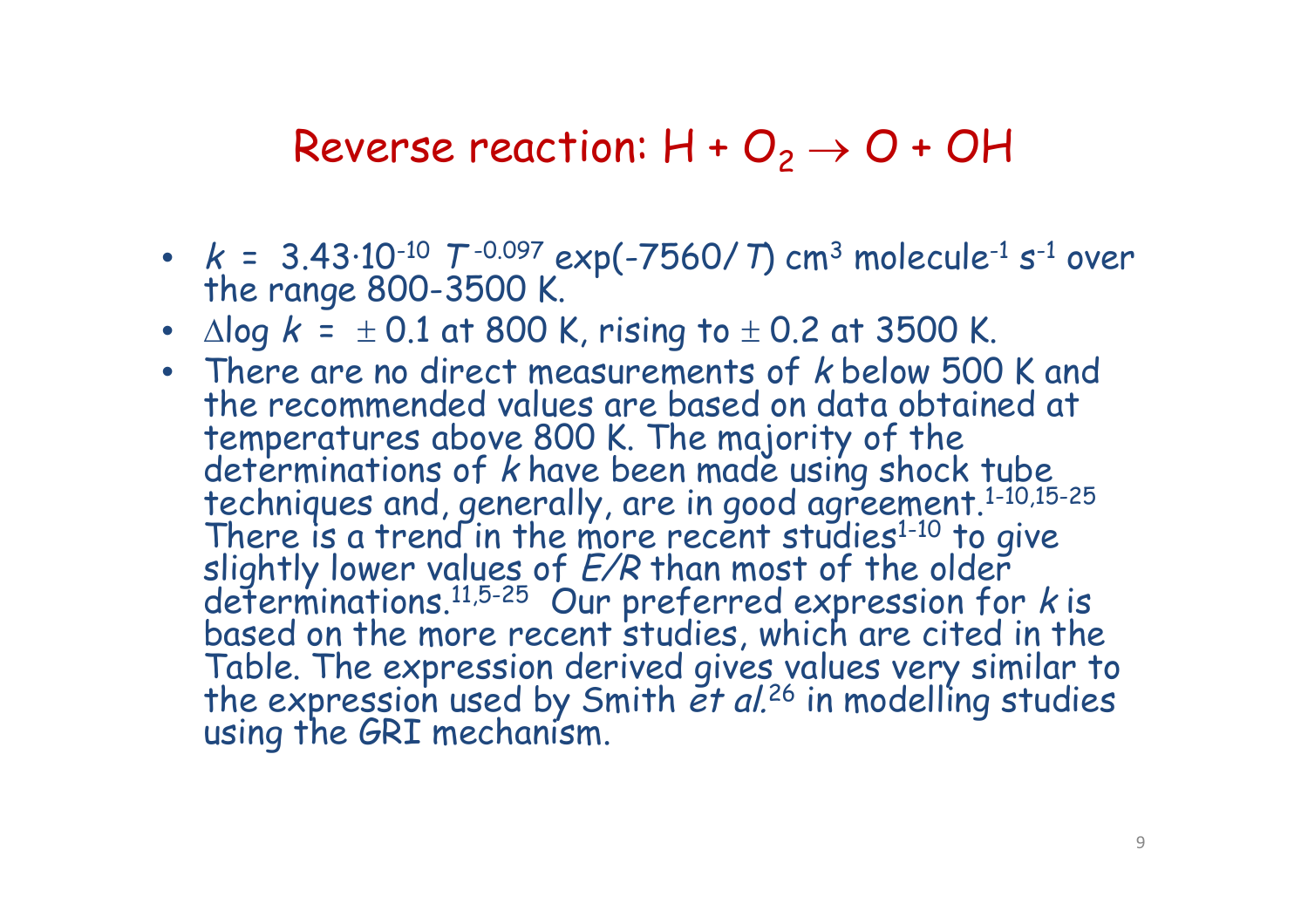### $H + O_2 \rightarrow O + OH$

Figure is too small to read but it shows the large number of Investigations and demonstrates how the results mainly cluster around the best fit line.

Illustrates the ideas of upper and lower bounds and of a probability distribution function (pdf)

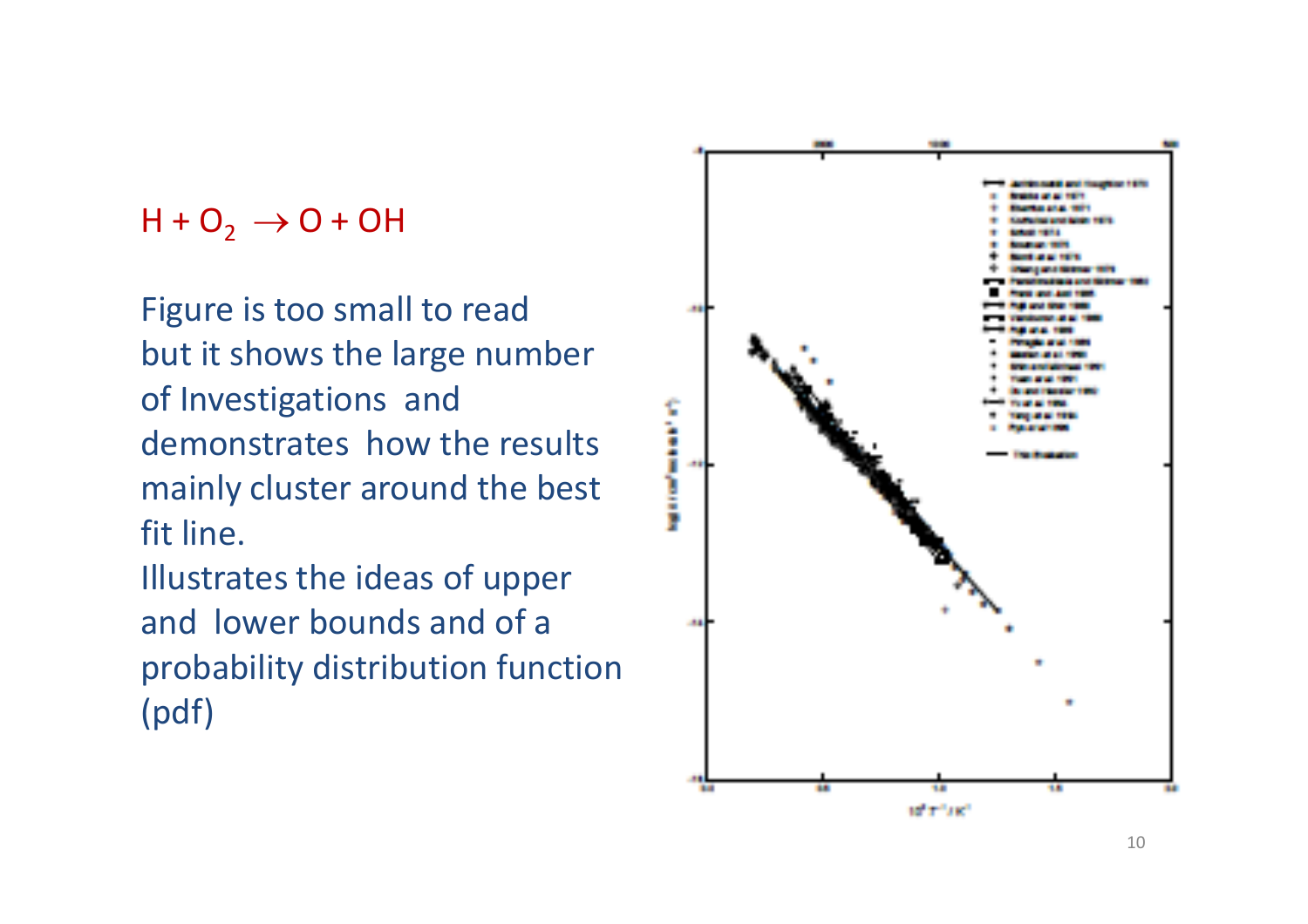### ${}^3CH_2$  +  $CH_3\rightarrow C_2H_4$  + H - an example with limited measurements

**Rate Coefficient Data** 

| $k / \text{cm}^3$ molecule <sup>-1</sup> s <sup>-1</sup> | T/K       | Reference                                                                           | Comments |
|----------------------------------------------------------|-----------|-------------------------------------------------------------------------------------|----------|
| Rate Coefficient Measurements                            |           |                                                                                     |          |
|                                                          | 298       | Pilling and Robertson, 1975 <sup>1</sup>                                            | (a)      |
| $5.10^{-11}$ N<br>$1.0.10^{10}$                          | 298       | Laufer and Bass, 1975 <sup>2</sup>                                                  | (b)      |
| $3 \cdot 10^{-11}$<br>$3 \cdot 10^{-11}$                 | 1800-2700 | Olson and Gardiner, 1978 <sup>3</sup>                                               | (c)      |
|                                                          | 1700-2200 | Bhaskaran et al., 1979 <sup>4</sup>                                                 | (d)      |
| $(7-10) \cdot 10^{-11}$                                  | 1320-2300 | Frank and Braun-Unkhoff, 1987 <sup>5</sup>                                          | (e)      |
| $1.1 \cdot 10^{-10}$                                     | 298       | Deters et al., 1998 <sup>6</sup>                                                    | (f)      |
| $1.7 \cdot 10^{-11}$                                     | 1350-2400 | Hidaka et al., 2000 <sup>7</sup>                                                    | (g)      |
| $2.1 \cdot 10^{-10}$                                     | 298       | Wang and Fockenberg, 2001 <sup>8</sup>                                              | (h)      |
|                                                          |           |                                                                                     |          |
|                                                          |           | $7x10^{-11}$ , when most recent value for k(CH <sub>3</sub> +CH <sub>3</sub> ) used |          |

Shock tube measurements used mechanisms with several steps and literature rate data Not possible to correct for more recent values – emphasises need to store raw data to allow accurate re-evaluation  $11$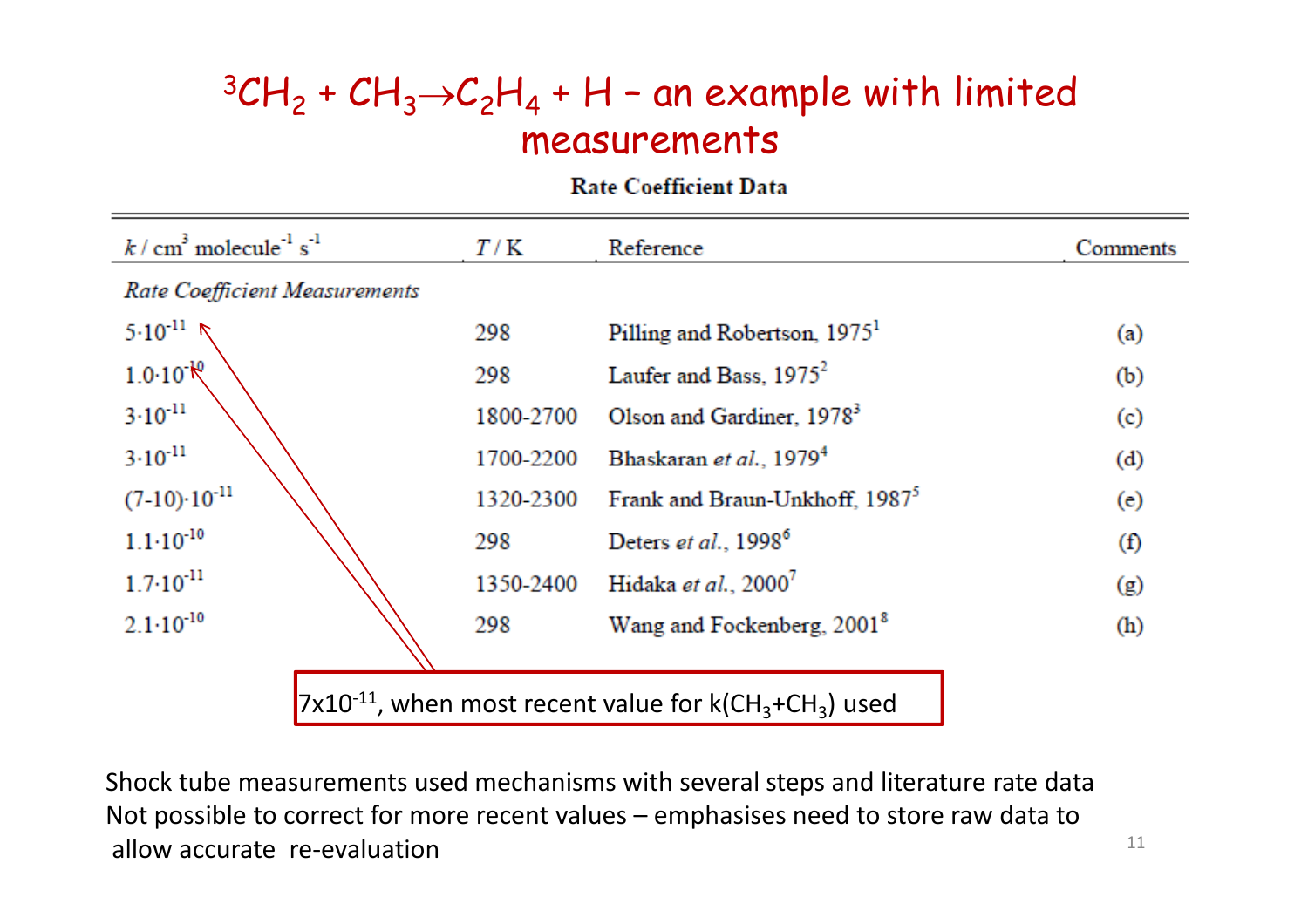# ${}^3$ CH<sub>2</sub> + CH<sub>3</sub> continued

- $k = 1.2 \cdot 10^{-10}$  cm<sup>3</sup> molecule<sup>-1</sup> s<sup>-1</sup> over the range 298-3000 K.
- $\Delta$ log  $k = \pm 0.3$  at 298 K, rising to  $\pm 0.7$  at 3000 K.

### **Comments:**

- Considerable scatter on the data at 298 K. The rate data of references 1 and 2, which were derived from very similar studies, need correction for the value of the rate constant for the methyl radical recombination used in the simulations.
- Reaction presumed to proceed via an ethyl radical adduct. A significant temperature dependence for k is therefore not expected, - supported by results from the shock tube studies. May suggest a very small negative temperature dependence, but scatter at high T large and, provisionally, a temperature independent  $k$  is recommended with substantial error limits.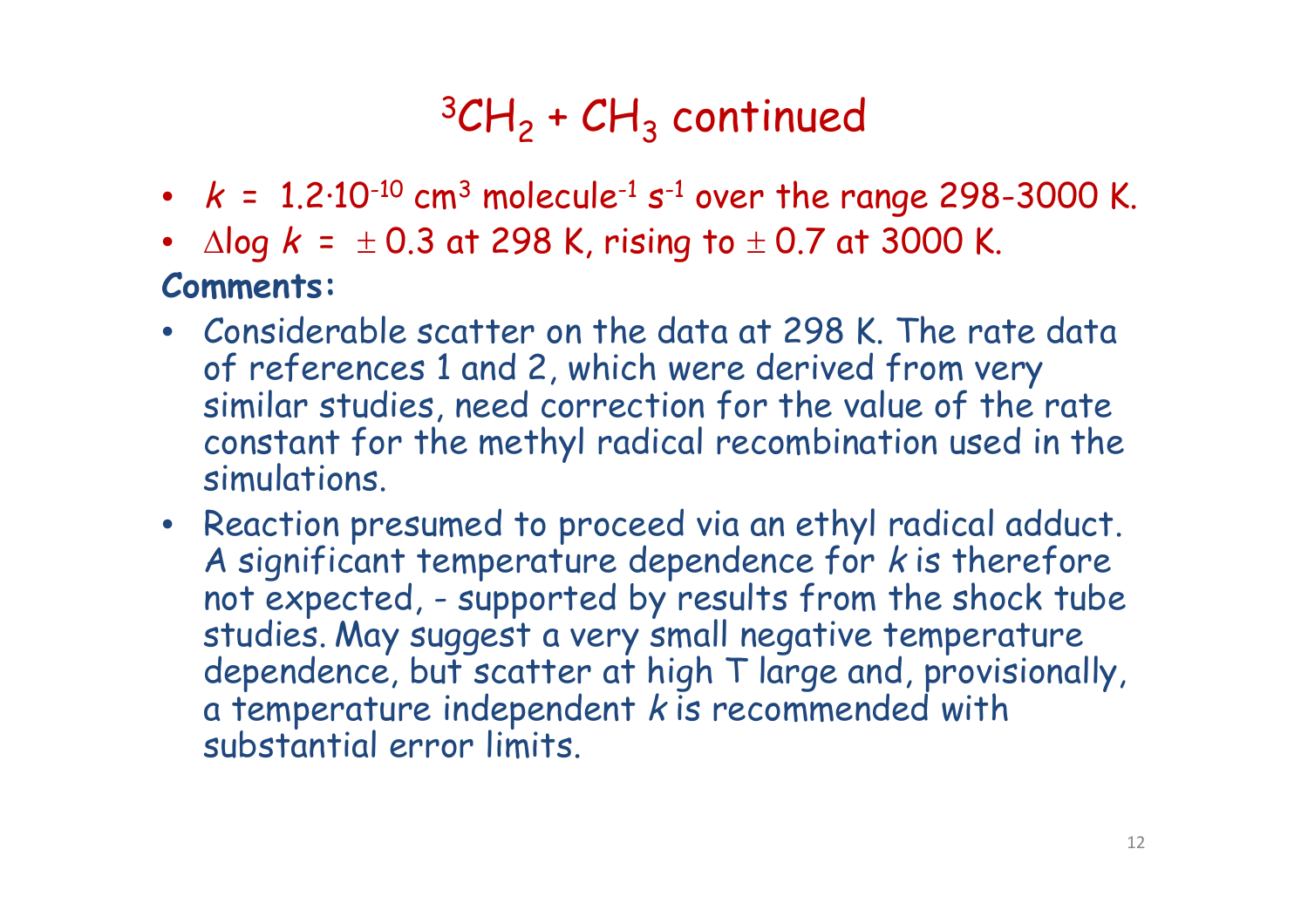## Pressure dependent reactions - reminder

$$
k = \frac{k_0 k_\infty \text{[M]}}{k_0 \text{[M]} + k_\infty} F = k_0 \text{[M]} \left( \frac{1}{1 + k_0 \text{[M]} / k_\infty} \right) F
$$

$$
= k_\infty \left( \frac{k_0 \text{[M]} / k_\infty}{1 + k_0 \text{[M]} / k_\infty} \right) F.
$$

$$
\log F \approx \frac{\log F_{\rm c}}{1 + \left[\frac{\log(k_0 \text{[M]}/k_{\infty})}{N}\right]^2}, \qquad N = 0.75 - 1.27 \log F_{\rm c}
$$

$$
F_c = (1 - a) \exp(-T/T^{***}) + a \exp(-T/T^{*})
$$
  
+  $\exp(-T^{**}/T)$ ,

13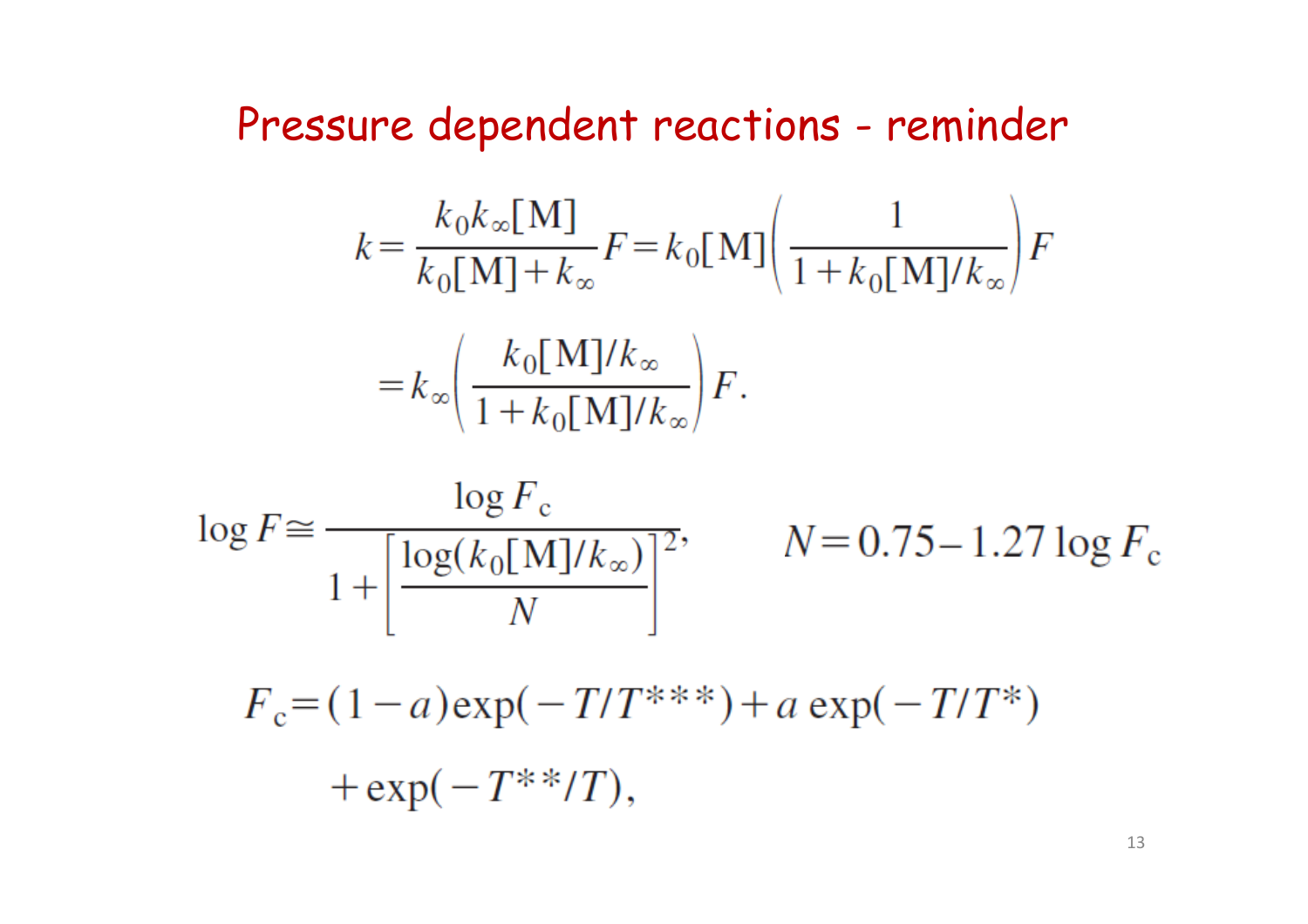### Pressure dependent reaction:  $H + C_2H_4$

- $k_{\rm o}$  = 1.3·10<sup>-29</sup> exp(-380/ T) cm<sup>6</sup> molecule<sup>-2</sup> s<sup>-1</sup> for M = He over the range 300-800 K.
- $k_{\rm e}$  = 1.3·10<sup>-29</sup> exp(-380/ T) cm<sup>6</sup> molecule<sup>-2</sup> s<sup>-1</sup> for M =  $N_2$  over the range 300-800 K.
- $k_{\infty}$  = 6.6·10<sup>-15</sup>  $T^{1.28}$  exp(-650/ T) cm<sup>3</sup> molecule<sup>-1</sup> s<sup>-1</sup> over the range 200-1100 K.
- $F_c = 0.24 \exp(-T/40) + 0.76 \exp(-T/1025)$  for M = He and  $N_2$  over the range 300-800 K.

### **Reliability**

- $\Delta$ log  $k_{o}$  =  $\pm$  0.3 for M = He, N<sub>2</sub> over the range 300-800 K.
- $\Delta$ log  $k_{\infty}$  =  $\pm$  0.3 over the range 200-1100 K.
- $\Delta F_c$  =  $\pm$  0.1 for M = He, N<sub>2</sub> over the range 300-800 K.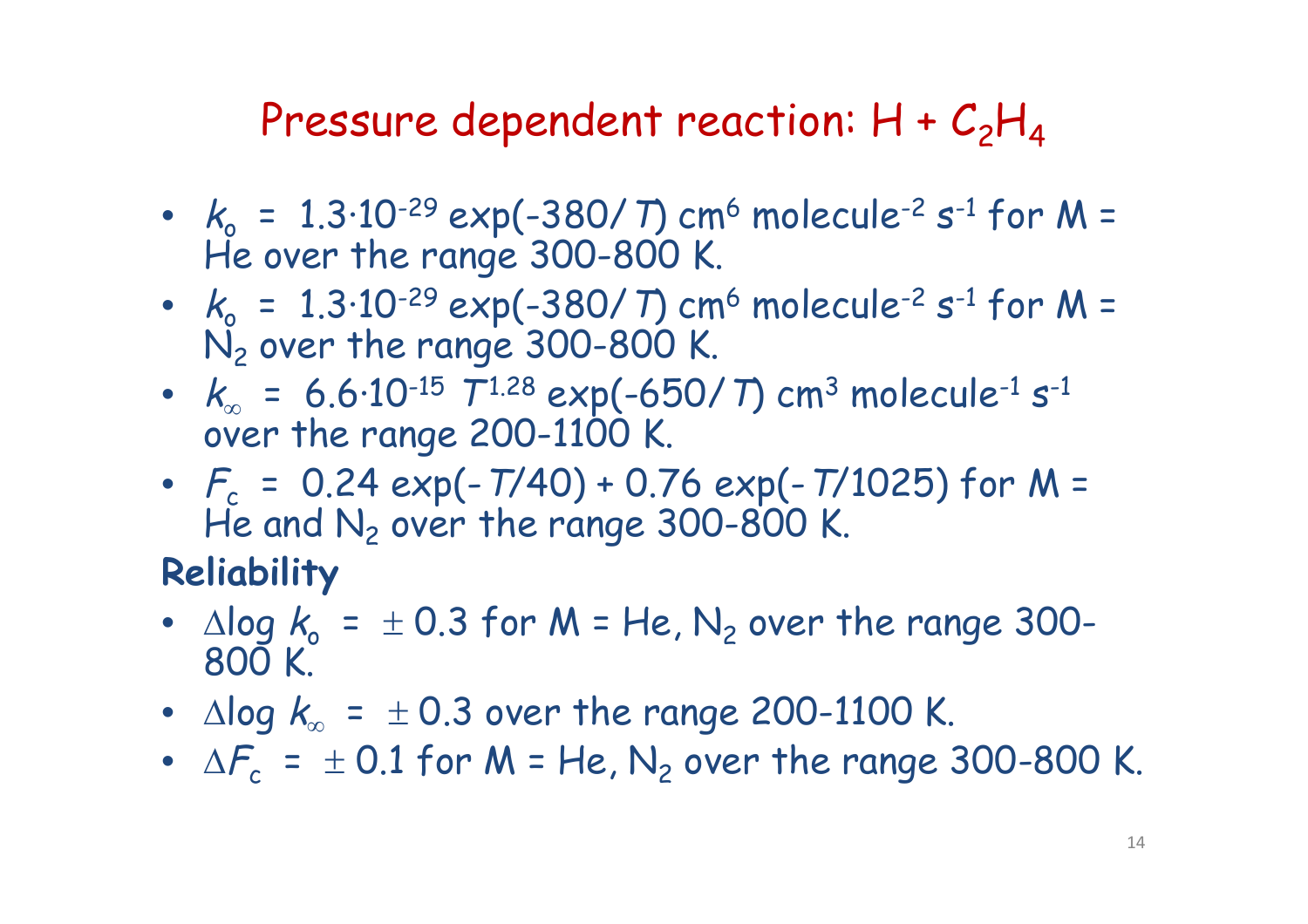$H + C_2H_4 + M \rightarrow C_2H_5$ 

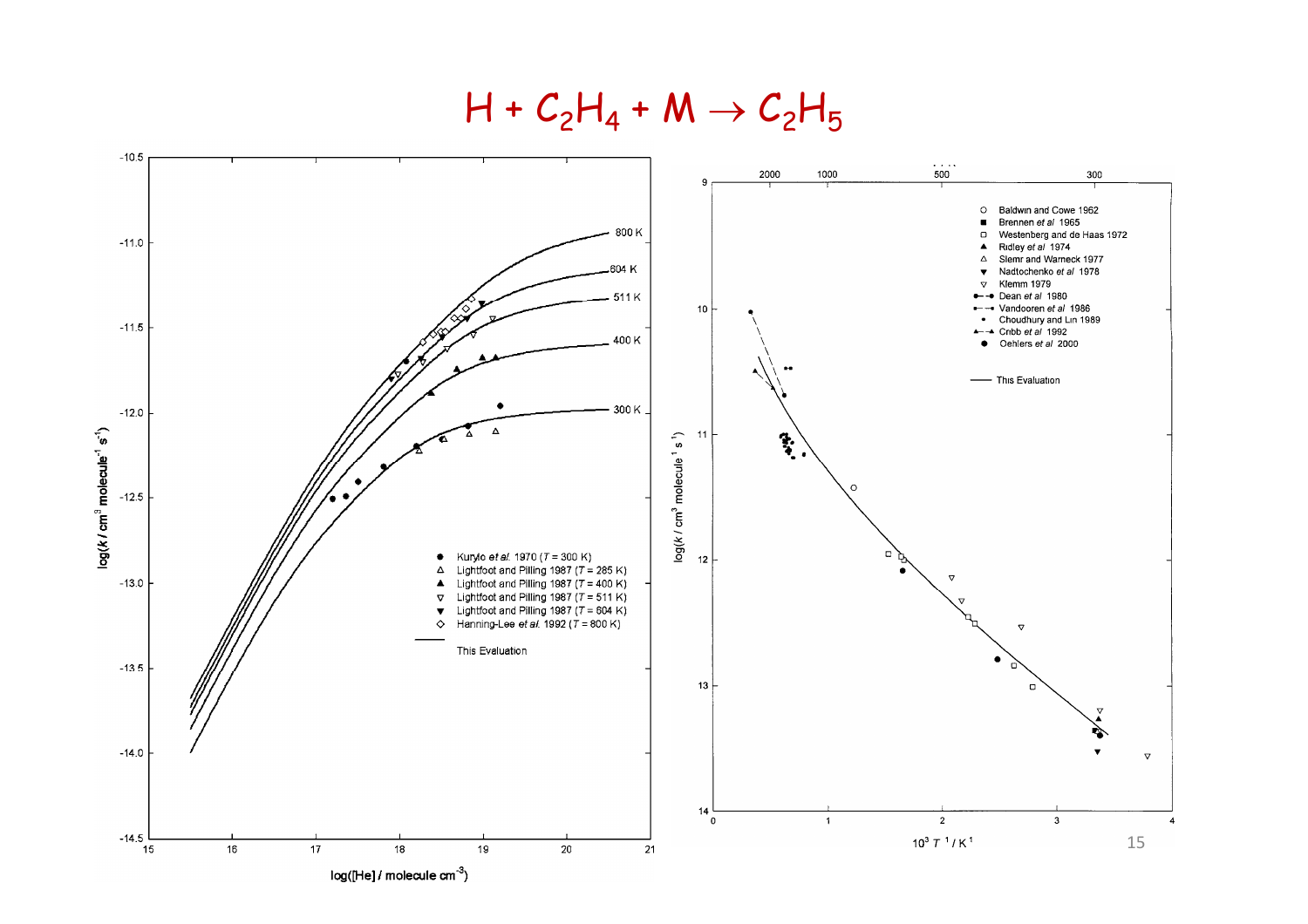

1100 K.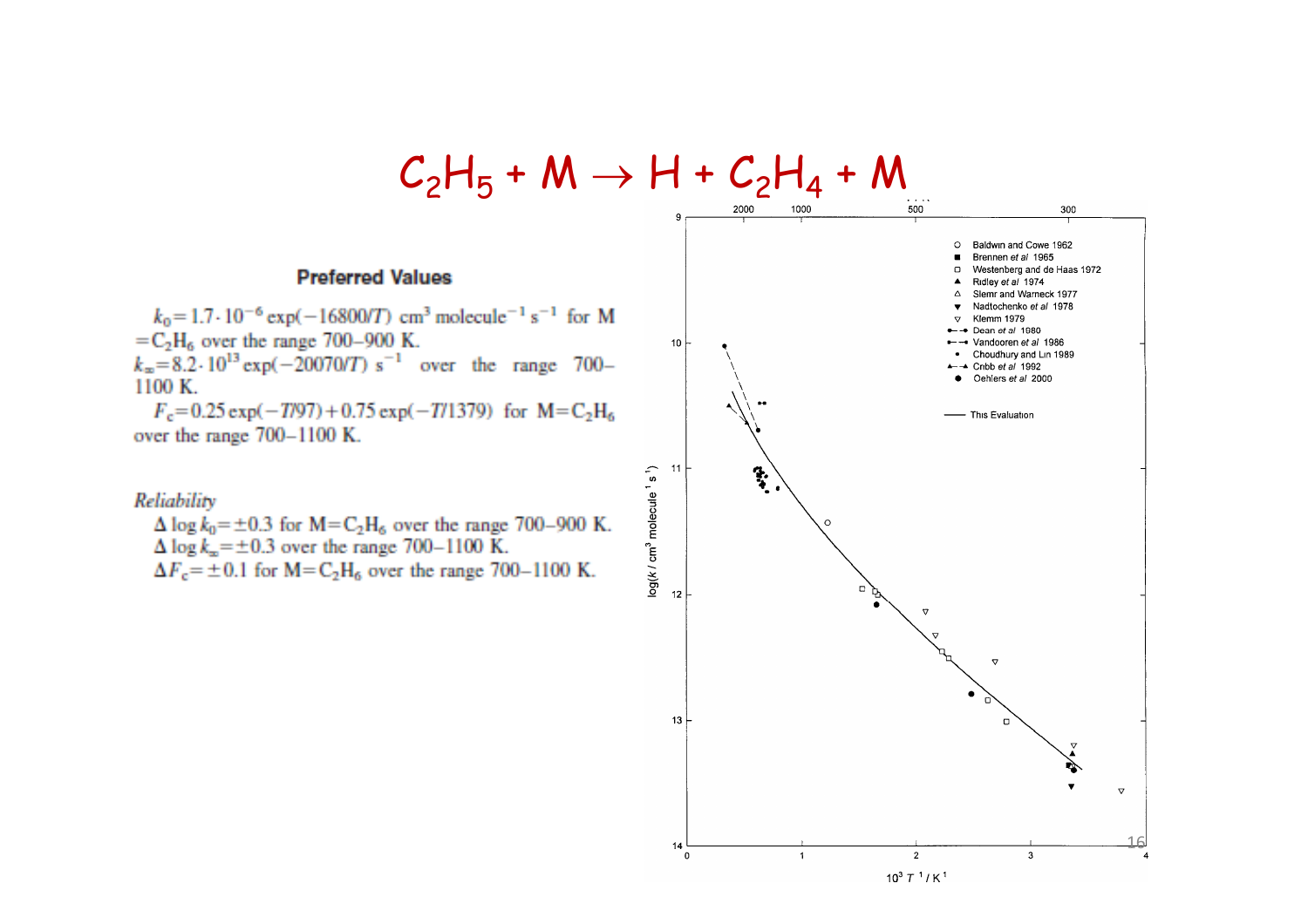

17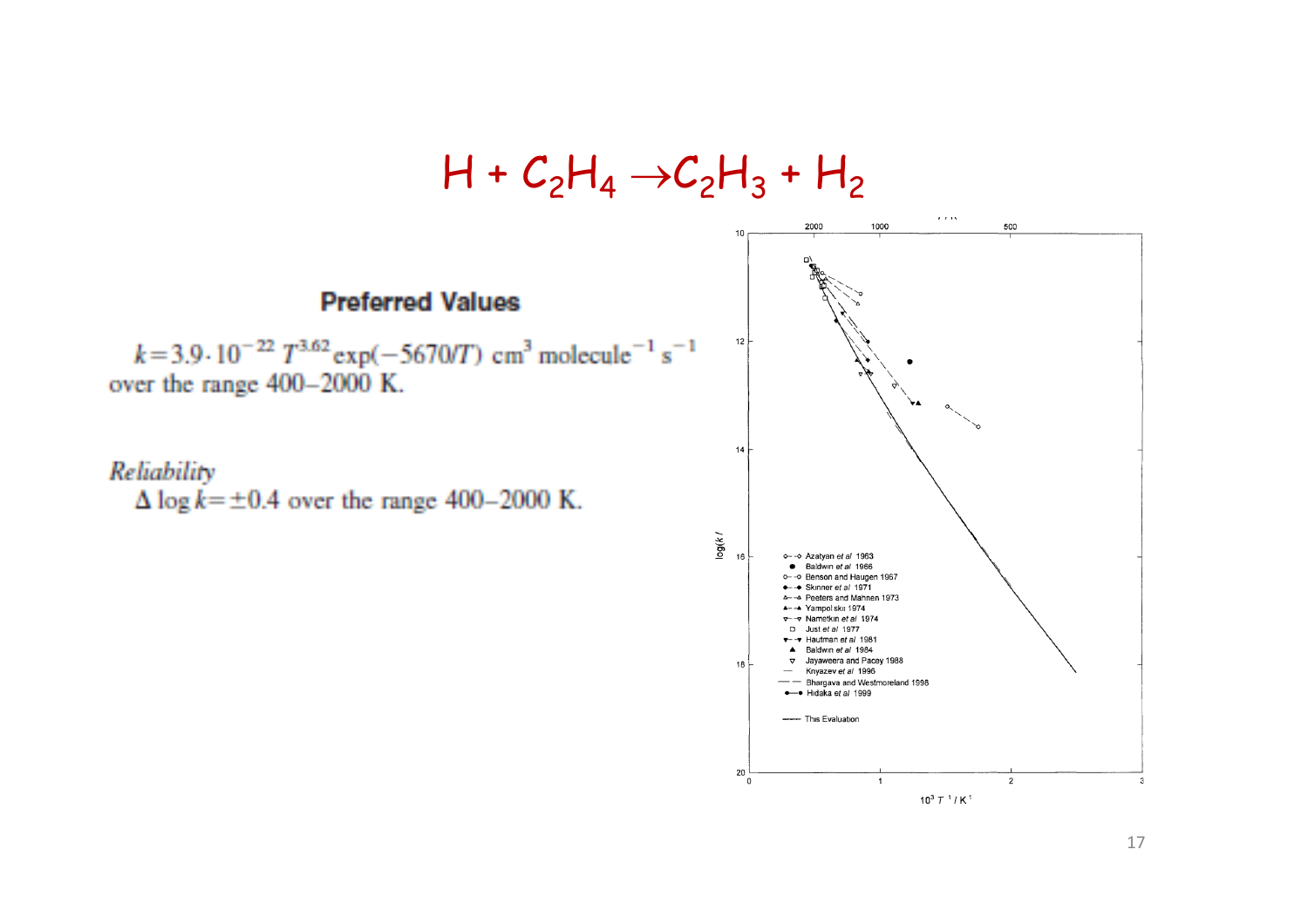Nagy and Turanyi, Uncertainty of Arrhenius Parameters Int J Chem Kinet 43: 359–378, 2011

- Analytical expression is derived that describes the temperature dependence of the uncertainty of k as a function of the elements of the covariance matrix of the Arrhenius parameters.
- Recommendations are given for an improved representation of the uncertainty information in future chemical kinetics databases using the covariance matrix of the Arrhenius parameters
- method suggested for determination of covariance matrix and joint probability density function of Arrhenius parameters from the present uncertainty information given in the kinetics databases.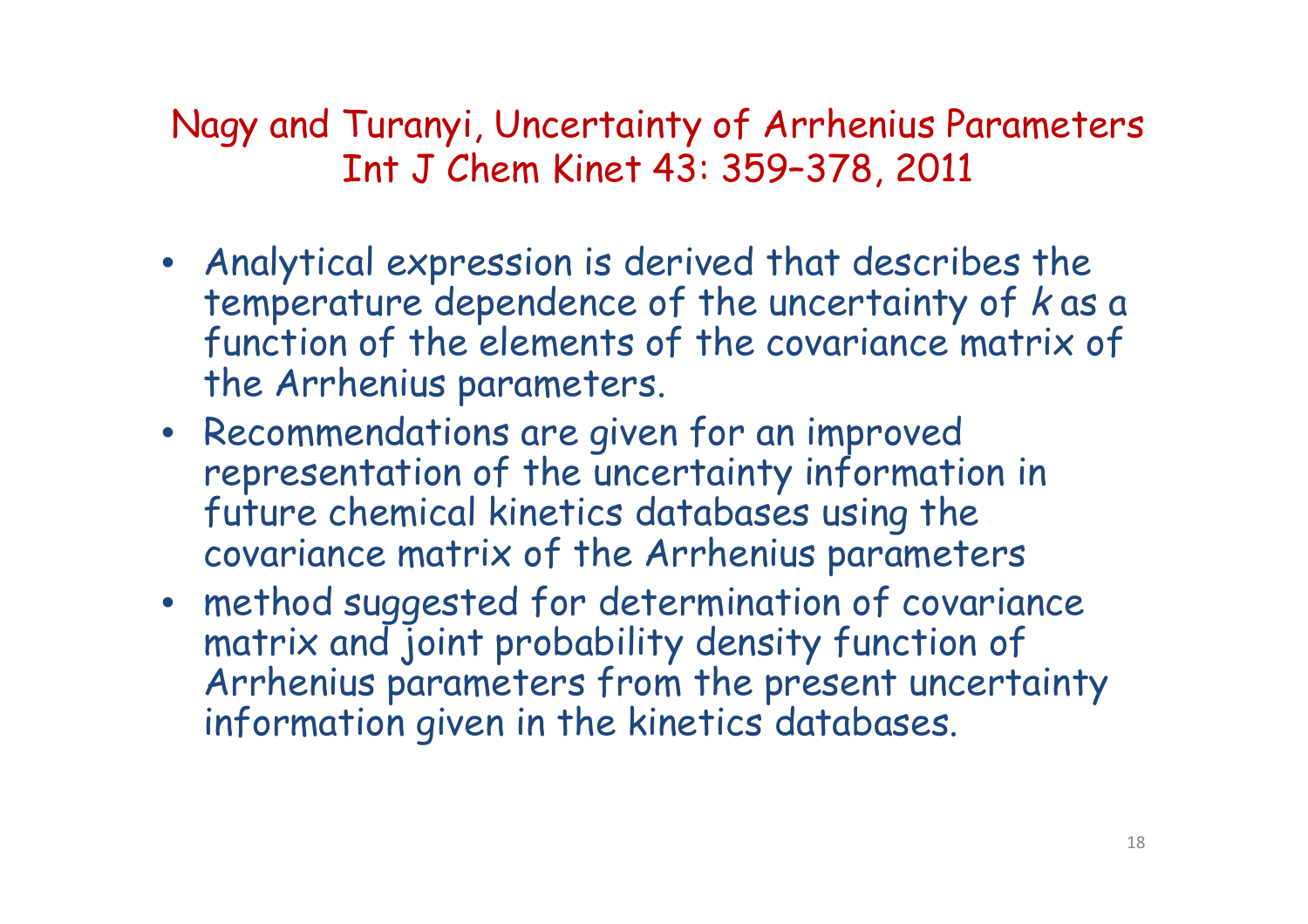T dependent uncertainty parameter, *k* = *AT<sup>n</sup>*exp*(-E/RT)*

• Covariance matrix:

$$
\Sigma_{\mathbf{p}} = (\mathbf{p} - \bar{\mathbf{p}}) (\mathbf{p} - \bar{\mathbf{p}})^{\mathrm{T}}
$$
  
= 
$$
\begin{bmatrix} \sigma_{\alpha}^{2} & r_{\alpha n} \sigma_{\alpha} \sigma_{n} & r_{\alpha \varepsilon} \sigma_{\alpha} \sigma_{\varepsilon} \\ r_{\alpha n} \sigma_{\alpha} \sigma_{n} & \sigma_{n}^{2} & r_{n \varepsilon} \sigma_{n} \sigma_{\varepsilon} \\ r_{\alpha \varepsilon} \sigma_{\alpha} \sigma_{\varepsilon} & r_{n \varepsilon} \sigma_{n} \sigma_{\varepsilon} & \sigma_{\varepsilon}^{2} \end{bmatrix}
$$

• Uncertainty parameter (M = 3/ln10 or 2/ln10) depending on definition of reliability in evaluation

 $F(T) = M \sqrt{\sigma_{\alpha}^2 + \sigma_{n}^2 \ln^2 T + \sigma_{\varepsilon}^2 T^{-2} + 2r_{\alpha n} \sigma_{\alpha} \sigma_{n} \ln T - 2r_{\alpha \varepsilon} \sigma_{\alpha} \sigma_{\varepsilon} T^{-1} - 2r_{n \varepsilon} \sigma_{n} \sigma_{\varepsilon} T^{-1} \ln T}$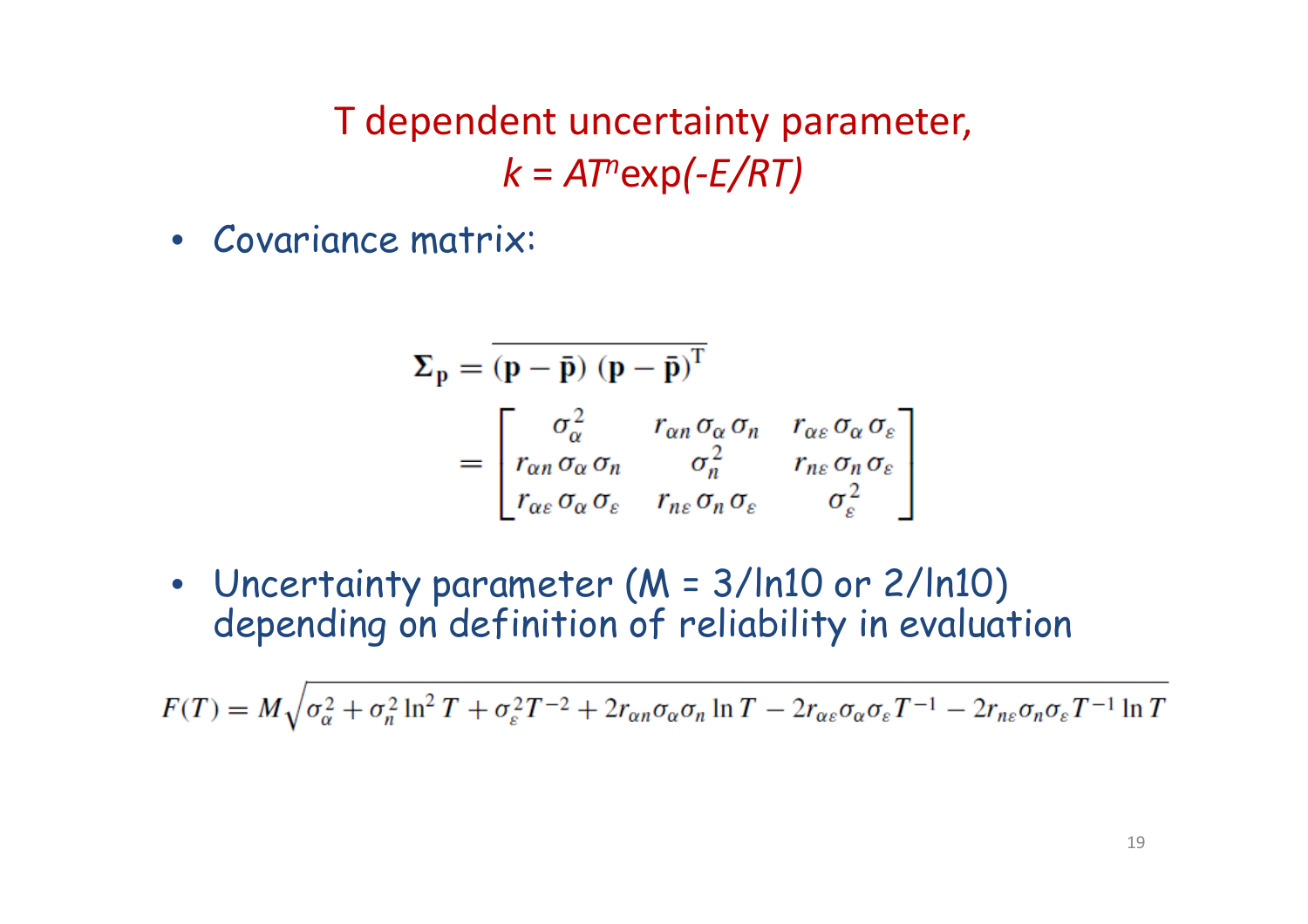# $O + C_2H_4$ : evaluation

- $k = 2.25 \cdot 10^{-17}$   $T^{1.88}$ exp(-92/T) cm<sup>3</sup> molecule-1 s -1 over the range 220-2000 K.
- Reliability

 $\Delta$ log  $k = \pm 0.1$  over the range 300-1000 K, rising to  $\pm$  0.3 at 220 K and 2000 K

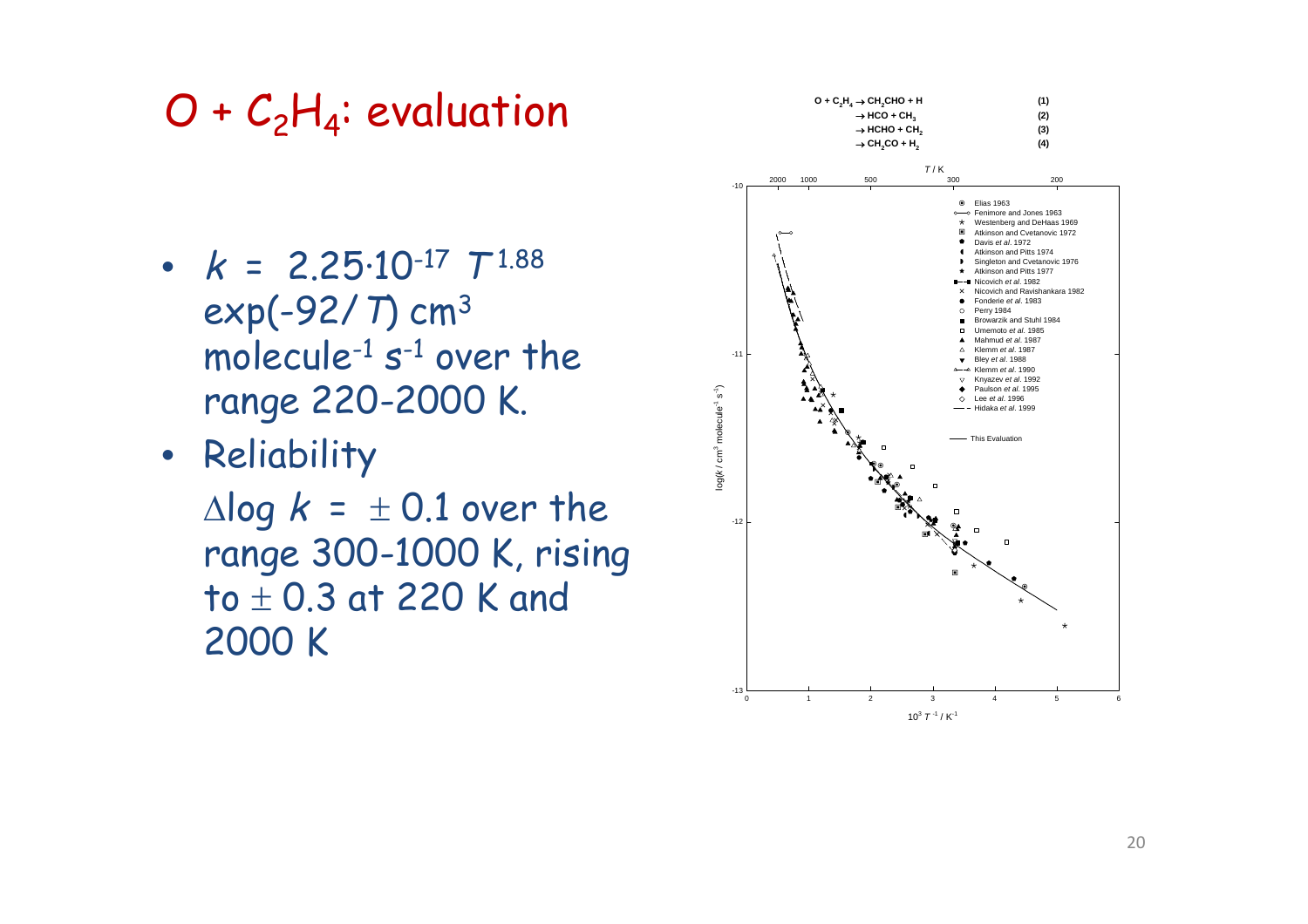## $O + C2H4 \rightarrow$  products (Nagy and Turanyi)

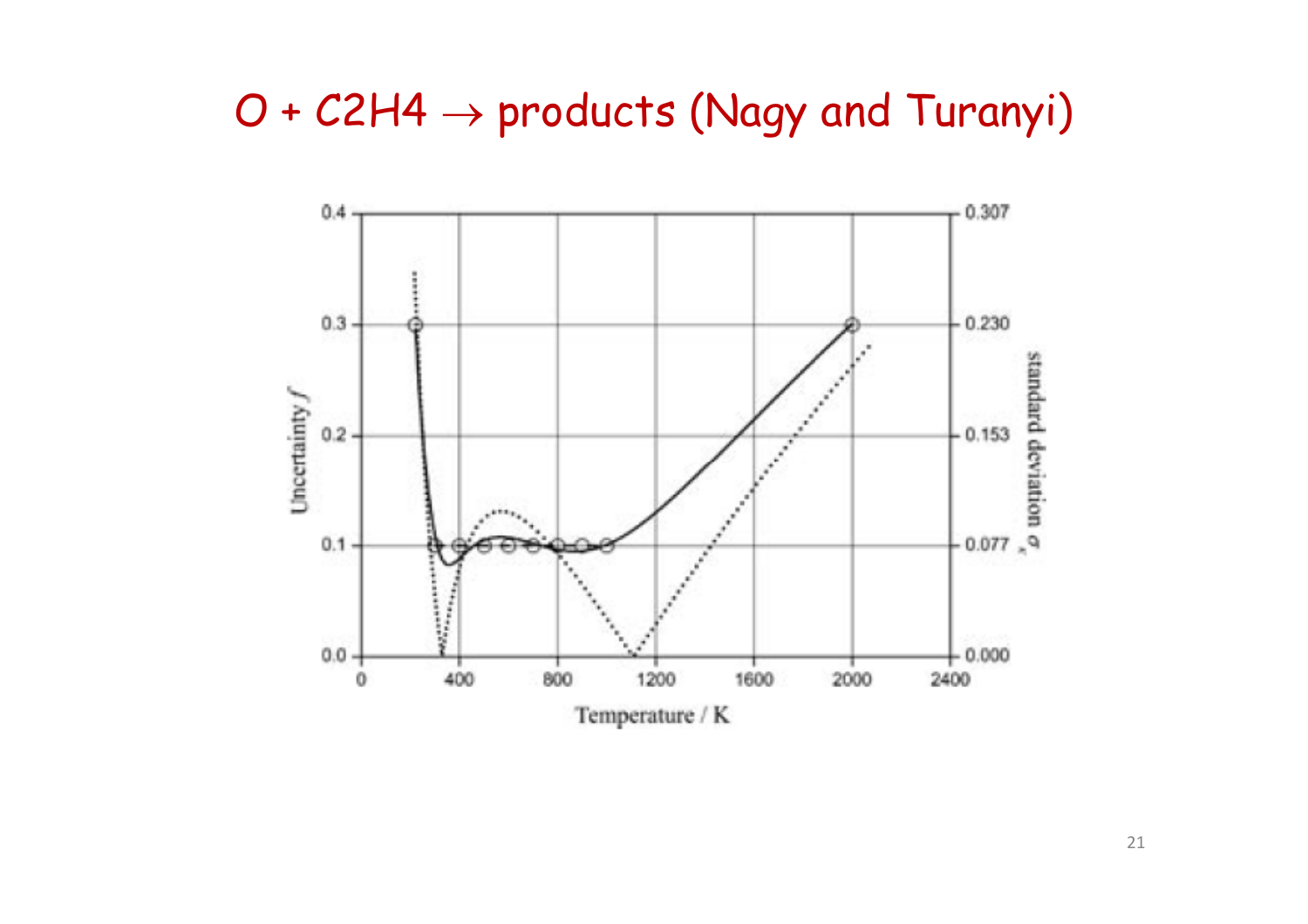## $CH_3 + H \rightarrow {^1CH_2} + H_2$

- $k$  = 2.1·10-8  $T$ -0.56 exp(-8000/ T) cm<sup>3</sup> molecule<sup>-1</sup> s<sup>-1</sup> over the range 300-2500 K.
- Reliability

 $\Delta$ log  $k$  =  $\pm$  0.15 over the range 300-1000 K,  $\pm$  0.3 over the range 1000-1700 K, and  $\pm$  0.2 over the range 1700-2500 K.

• Comments on Preferred Values

The values of *k* obtained in the shock tube studies of Bhaskaran et al.<sup>1</sup> and Davidson et al.<sup>3</sup> are in reasonable agreement and also agree to within a factor of  $\sim$  3 with the rate constants predicted by combining the thermodynamic data with the low temperature data on the reverse reaction, whereas the value of k obtained in the flame study of Langley and Burgess<sup>2</sup> seems unacceptably high.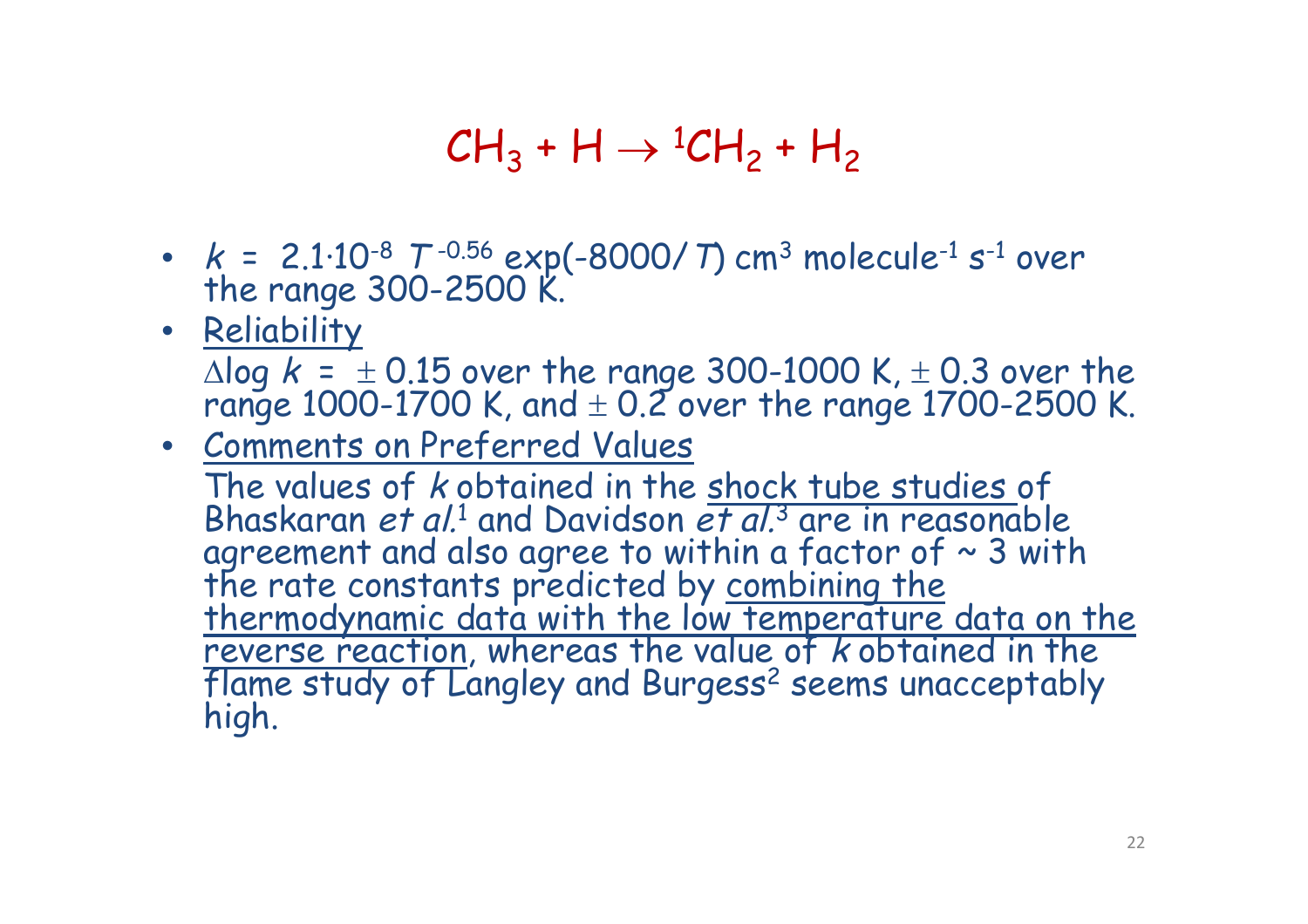## $CH_3 + H$  ${}^{1}CH_{2} + H_{2}$

| $k$ /cm <sup>3</sup> molecule <sup>-1</sup> s <sup>-1</sup> | T/K       | Reference                                     | <b>Comments</b>   |
|-------------------------------------------------------------|-----------|-----------------------------------------------|-------------------|
| Rate Coefficient Measurements                               |           |                                               |                   |
| 3.0-10 <sup>-10</sup> exp(-7580/T)                          | 1700-2300 | Bhaskaran, Frank, and Just, 1980 <sup>1</sup> | $\left( n\right)$ |
| $1.7 \cdot 10^{-11}$                                        | 1810      | Langley and Burgess, 1989 <sup>2</sup>        | (b)               |
| $4.1 \cdot 10^{-10}$ exp(-6884/T)                           | 1850-2100 | Davidson et al., 1995 <sup>3</sup>            | (c)               |
| Reviews and Evaluations                                     |           |                                               |                   |
| 1.0-10 <sup>-10</sup> exp(-7600/T)                          | 300-2500  | CEC, 1992; 1994 <sup>4</sup>                  | $\bf(d)$          |

| Rate Coefficient Measurements    |           |                                                |          |
|----------------------------------|-----------|------------------------------------------------|----------|
| $1.3 \cdot 10^{-10}$             | 298       | Ashfold et al., 1981 <sup>1</sup>              | (a)      |
| $1.1 - 10^{-10}$                 | 298       | Langford, Petek, and Moore, 1983 <sup>2</sup>  | (b)      |
| 7.0-10 <sup>-11</sup> exp(160/T) | 210-475   | Wagener, 1990 <sup>3</sup>                     | (c)      |
| $1.0 - 10^{-10}$                 | 295-859   | Hancock and Heal, 1992 <sup>4</sup>            | (d)      |
| $k_1 = 2.2 \cdot 10^{-10}$       | 1850-2100 | Davidson et al., 1995 <sup>5</sup>             | (e)      |
| <b>Branching Ratios</b>          |           |                                                |          |
| $k_1/k > 0.8$                    | 298       | Braun, Bass, and Pilling, 1970 <sup>6</sup>    | $^{(f)}$ |
| $k_2/k = 0.1$                    | 298       | Blitz, Pilling, and Seakins, 2001 <sup>7</sup> | (g)      |
|                                  |           |                                                |          |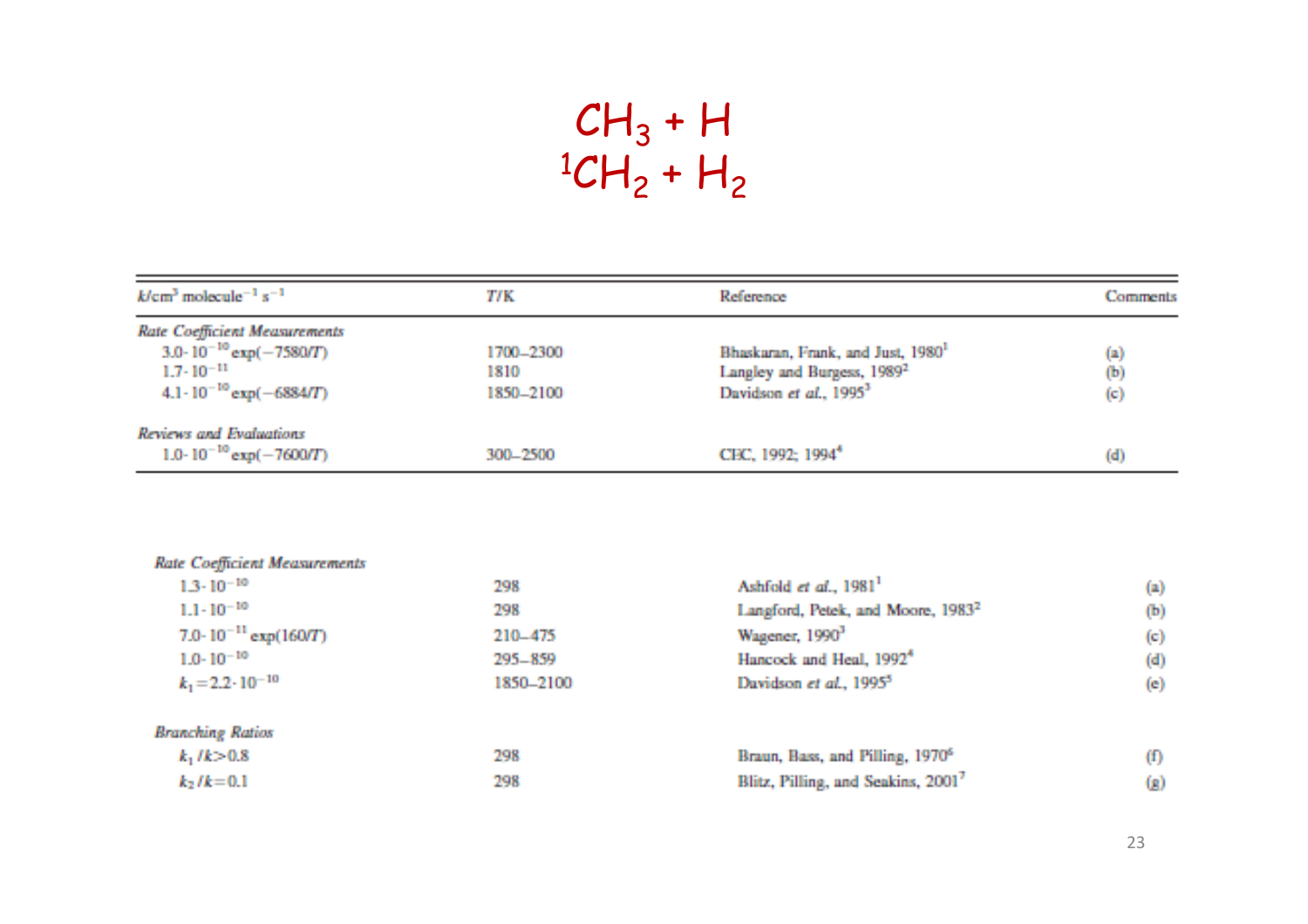

From yesterday

**200 300 400 500 600 700 800** Temperature / K

 $800$ <sub>24</sub>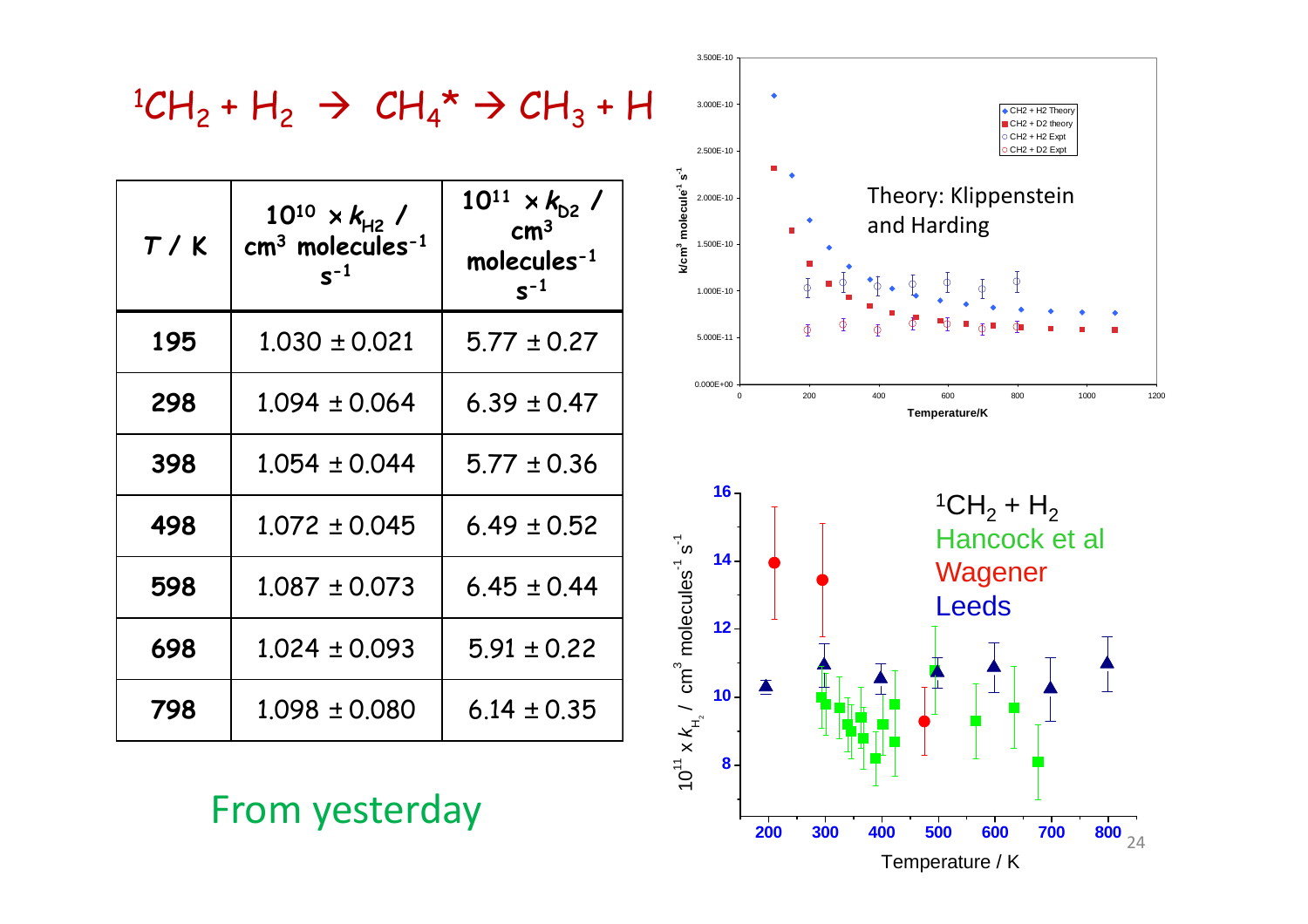### Absolute H and D atom yields from  ${}^{1}CH_{2} + H_{2}$ , D<sub>2</sub>

- $k_{\scriptstyle\textrm{CILSC}}$  again increases as T decreases. Similar behaviour for both collision partners.
- H vs D yields depend on dissociation of



| T/K | ${}^{1}CH_{2} + H_{2}$      | <sup>1</sup> CH <sub>2</sub> + D <sub>2</sub> |                 |                      |
|-----|-----------------------------|-----------------------------------------------|-----------------|----------------------|
|     | $\mathfrak{a}_{\mathsf{H}}$ | $\mathfrak{a}_{\mathsf{H}}$                   | a <sub>D</sub>  | $a_H + a_D$          |
| 195 | $0.71 \pm 0.07$             | $0.49 \pm 0.07$                               | $0.24 \pm 0.09$ | $0.73 \pm 0.12$      |
| 298 | $0.85 \pm 0.08$             | $0.47 \pm 0.05$                               | $0.28 \pm 0.09$ | $0.75 \pm 0.10$      |
| 398 | $0.92 \pm 0.08$             | $0.55 \pm 0.07$                               | $0.34 \pm 0.04$ | $0.89 \pm 0.10^{25}$ |